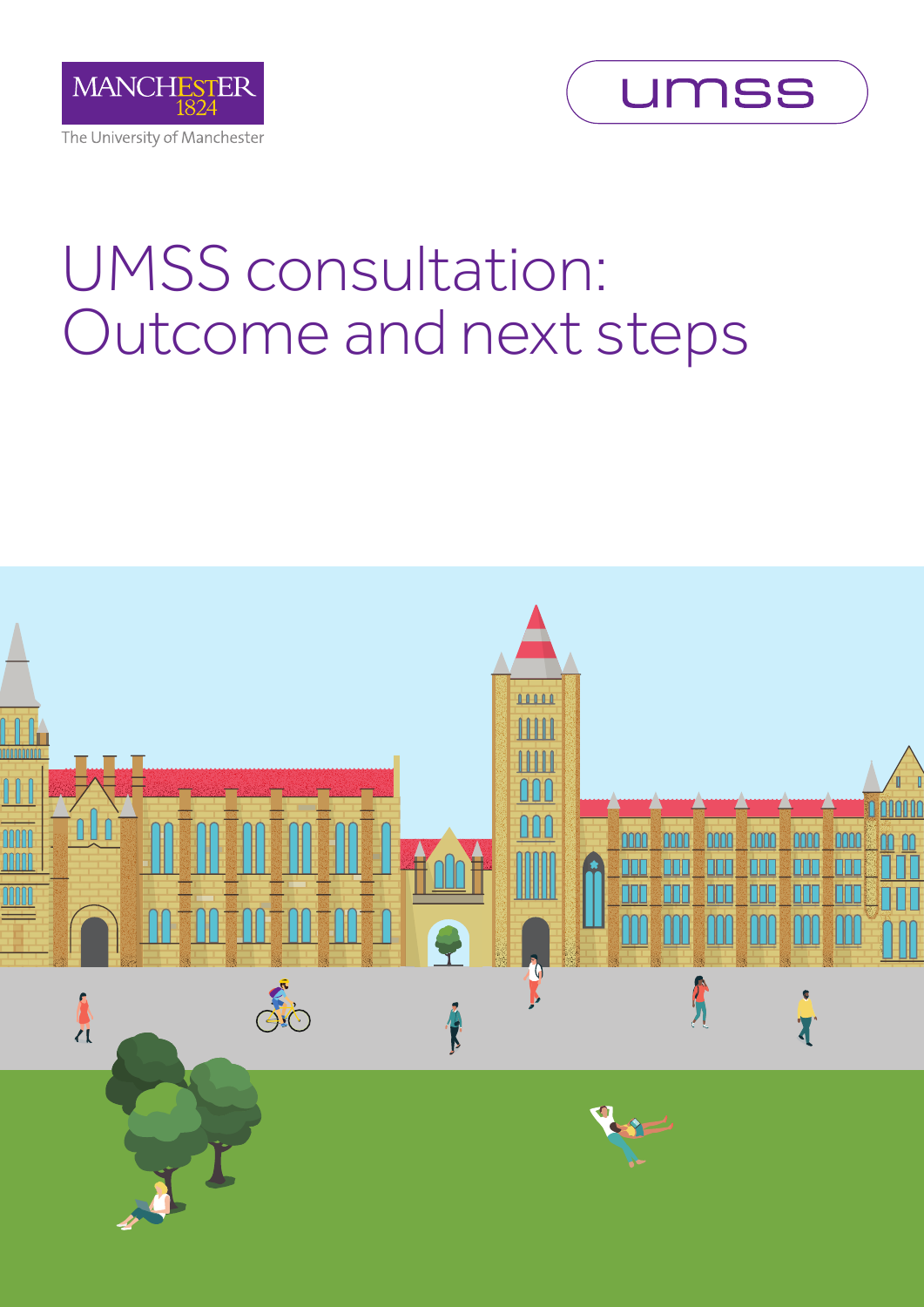# Contents

Page 3 The University's decision

Page 4 Statement on behalf of the UMSS Trustee

Page 5 The changes explained Pages 6 - 7 The new Defined Contribution (DC) arrangement

Back page Next steps

# Welcome

The University of Manchester (the University) has recently concluded the consultation on proposed changes to the University of Manchester Superannuation Scheme (UMSS).

The consultation took place with affected employees existing UMSS members and those eligible to join - and the campus trade unions. I am writing to you to confirm the outcome of the consultation.

#### **The following changes were proposed:**



#### **For existing UMSS members in the current Final Salary and Career Average Revalued Earnings (CARE) sections:** Any benefits members

have built up in either the Final Salary or CARE section of UMSS would be calculated as at 31 December 2018 and would remain in UMSS until members choose to take them. These benefits would be increased each year, in line with inflation up to a maximum increase of 5% a year. These members would not be able to build up pension benefits in either section of UMSS after 31 December 2018.



**For existing UMSS members in the current Final Salary and CARE sections of UMSS:** From 1 January 2019, existing members' future pension benefits would build up in a new 1/100th CARE

section of UMSS. In the current CARE section, pensions build up at 1/80th Pensionable Salary each year.



#### **New recruits to the University and current employees who are not members by 31 December 2018:** Would not be enrolled into

UMSS after 31 December 2018. All new employees from 1 January 2019 would join a new Defined Contribution (DC) pension arrangement.

The consultation has now closed and, following careful consideration of the feedback received, University senior leaders have taken the decision to introduce the changes outlined previously. I realise that some employees will be concerned with this outcome, however it is important to stress that these changes do not represent a reduced commitment from the University to UMSS. The University will continue to contribute 19.75% of Pensionable Salary and is also making separate contributions to address the £207 million UMSS deficit. When these additional contributions are added, the University's contribution rate rises to 27%, which compares favourably with similar university pension schemes and extremely favourably with many private pension arrangements.

It is also important to note that for existing members of UMSS, any benefits already earned through UMSS are protected and cannot be altered. The changes being implemented cover future benefit build up only and UMSS will continue to offer a Defined Benefit arrangement for these future benefits. Our aim continues to be to enable employees to have the best possible outcomes at retirement whilst recognising the need for these to be affordable for all - both now and in the future. Please take some time to read through this booklet and familiarise yourself with the information included and how the changes affect you.

**Karen Heaton Director of Human Resources**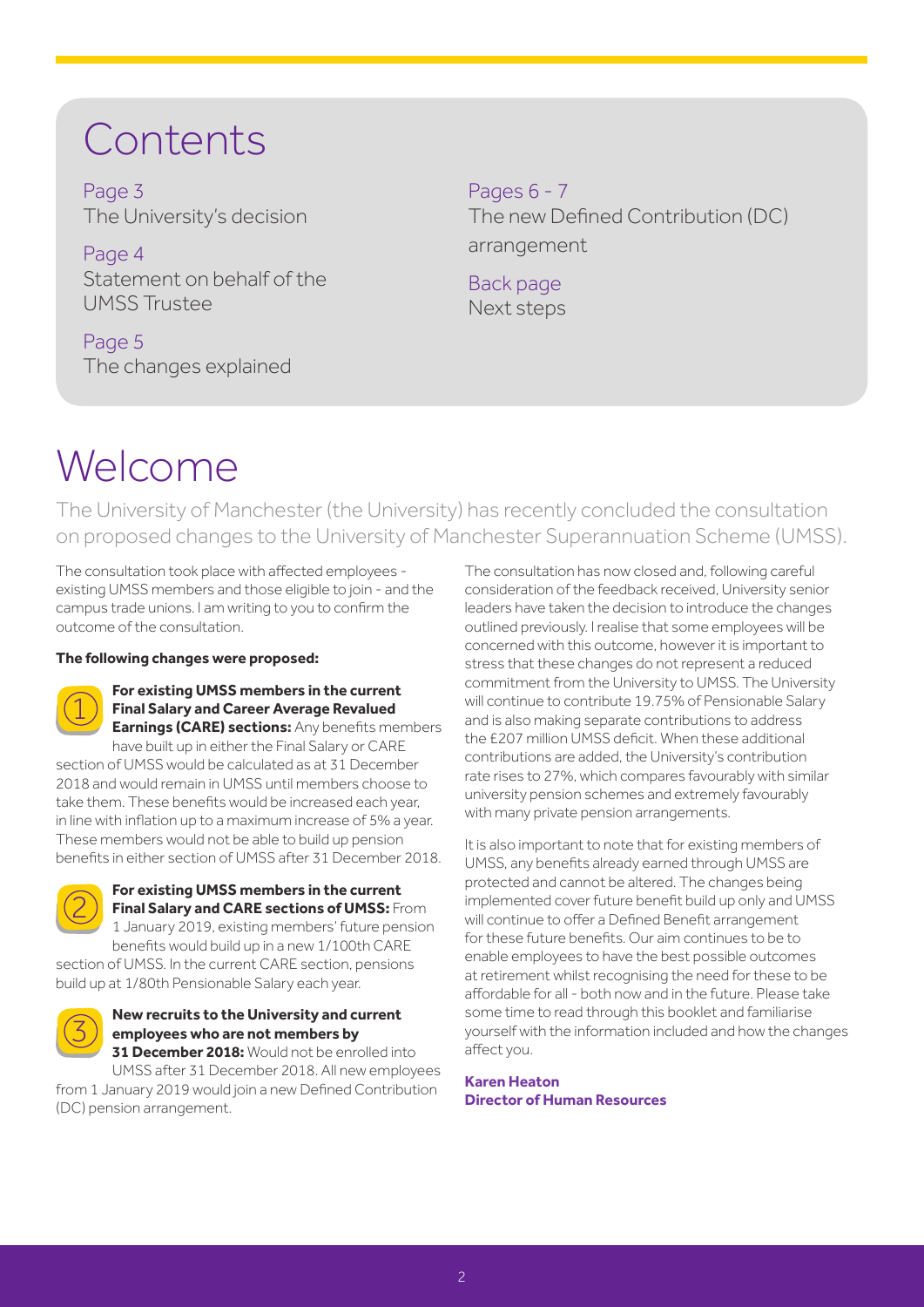# The University's decision

Thank you to all of those who took time to give feedback on the proposed changes. The consultation was open for 86 days and 9% of eligible employees and the trade unions took part. Some of the issues raised in the feedback included the impact of the proposed changes on:

- **Final Salary Additional Voluntary Contributions (AVCs)**
- $\blacktriangleright$  Benefits granted from transfers in
- Members who leave and then re-join the University or a subsidiary

After taking the time to carefully consider all the feedback received, the University has undertaken an in-depth review of its proposals. The University has decided to go ahead with the proposed changes, but with a number of amendments to the initial proposals.



Any member of UMSS who leaves the University, or a subsidiary after 31 December 2018, and is subsequently re-employed within six months of leaving by the University or that subsidiary is able to choose to re-join UMSS within six months of their appointment. This option is available once only.



Any member of UMSS who opts out of UMSS membership after 31 December 2018 will be able to choose to re-join UMSS within six months of opting out. This option is available once only.



For UMSS members who continue to pay Final Salary Additional Voluntary Contributions (AVCs) or who have transferred benefits into the Final Salary section of UMSS to provide additional Pensionable Service, the Final Salary link will be maintained on the AVC service and the service from the transfer in only.



In the Defined Contribution (DC) arrangement, the University's contributions will now start at 9.5% and increase up to a maximum of 16.5% dependent on the level of member contribution.



Members of the DC arrangement will also have death-in-service cover and an income continuance arrangement in the event of total incapacity,

Full details of the changes can be found on page 5. They will take effect from 1 January 2019.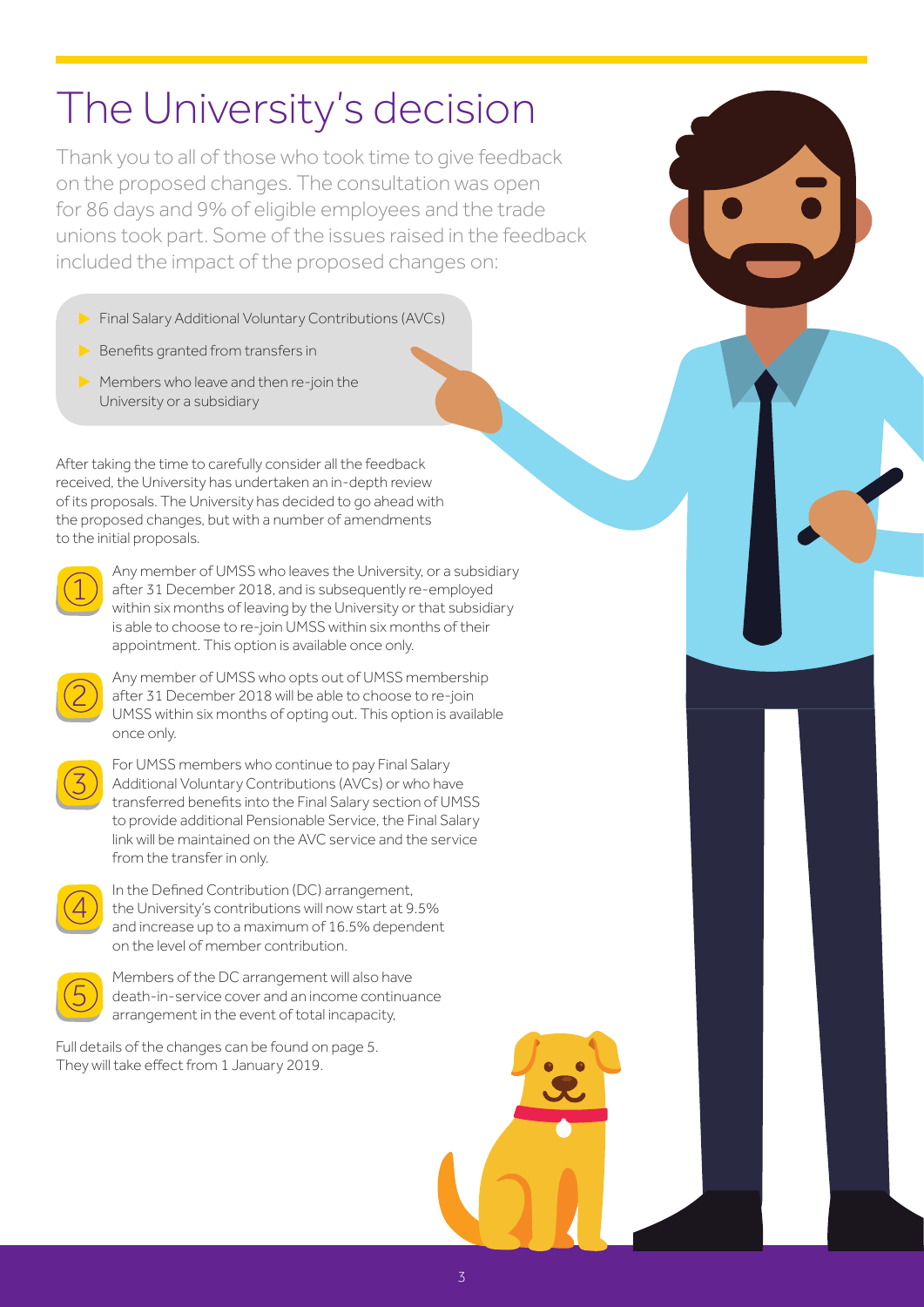# Statement on behalf of the UMSS Trustee

Throughout the process, the University has consulted the UMSS Trustee on the proposed changes. The Trustee is satisfied that the University has carried out an effective consultation with affected employees. Below you can read a statement from the Chair of the Trustee, Jon Ferns.

"<br>"<br>|

## Chair's statement

The Trustee's main duty is to try to make sure that the benefits that members have already built up are paid in full. The Trustee has followed the consultation closely because it has a duty to ensure that the consultation is carried out properly. We believe the University has carried out the consultation correctly.

The University has informed the Trustee that it would like to implement the proposed changes. We believe that the changes proposed by the University are reasonable. The proposals meet the relevant funding requirements for UMSS. Therefore, we are to proceed and make the changes to the Scheme Deed and Rules.

I would like to take this opportunity to reassure all members of UMSS that the Trustee Board is committed to ensuring the long-term security of their pension benefits.

**"** 

**Jon Ferns Chair of the Trustee**

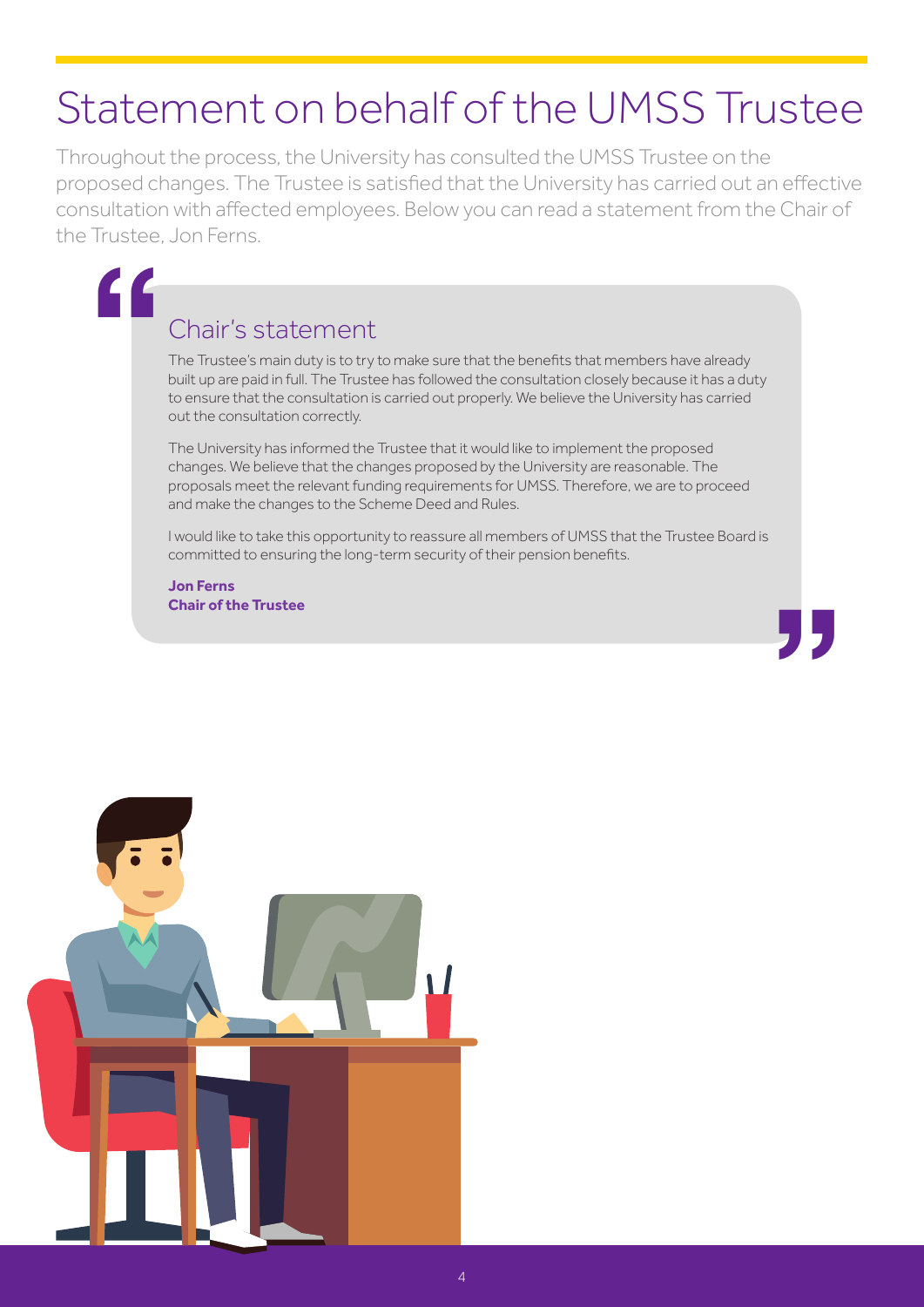# The changes explained

Here's an explanation of the changes that are going to be made to future pension benefits offered by the University.



## For existing UMSS members in the current Final Salary and CARE sections:

You will remain in UMSS, however, you will no longer be able to build up pension benefits in the current Final Salary or CARE sections of UMSS after 31 December 2018. Any benefits you have built up already in UMSS will be calculated as at 31 December 2018 and will remain in UMSS until you choose to take them (usually when you retire). These benefits will be increased each year in line with inflation, up to a maximum of 5% a year.

From 1 January 2019, Defined Benefit provision will continue in a new 1/100th CARE section of UMSS.

A member of UMSS who leaves the University, or a subsidiary, and is subsequently re-employed within six months of leaving, will be able to choose to re-join UMSS within six months of their re-appointment. This option is available once only. If you are a member of UMSS and opt out after 31 December 2018, you may choose to re-join UMSS within six months of opting out. This option is also available once only.



# For existing UMSS members in the Final Salary section:

Benefits in the Final Salary section of UMSS will be linked to your Pensionable Salary as at 31 December 2018. This means that your benefits in the Final Salary section will be calculated as at 31 December 2018, using your Final Pensionable Salary at that date. Any future changes to your Pensionable Salary from 1 January 2019 will not impact your benefits earned to that date. If you are paying Final Salary AVCs, or you have transferred benefits under the Public Sector Transfer Club, the link with your final salary will remain for those parts of your pension benefits only.

## For employees who have not joined UMSS by 31 December 2018 and new employees to the University who join from 1 January 2019:

UMSS will close to new employees and to employees who are eligible to join UMSS but are not yet members on 31 December 2018.

From 1 January 2019, all new employees will join a new DC (Defined Contribution) arrangement. In the DC arrangement, employees can choose how much to contribute from 0% to 7% of Pensionable Salary, and the University will contribute between 9.5% and 16.5% of Pensionable Salary, dependent on the level of contribution made by an employee.

All new employees from 1 January 2019 will be enrolled with a starting personal contribution rate of 4% with the University making a 13.5% contribution. They will then be able to choose how much they want to contribute.

If you join the DC arrangement but choose not to make any contributions, you will receive 9.5% of your Pensionable Salary from the University into your DC account. This will also be the arrangement open to any existing employees who have previously chosen not to join UMSS. You can find out more about the new DC arrangement on page 6.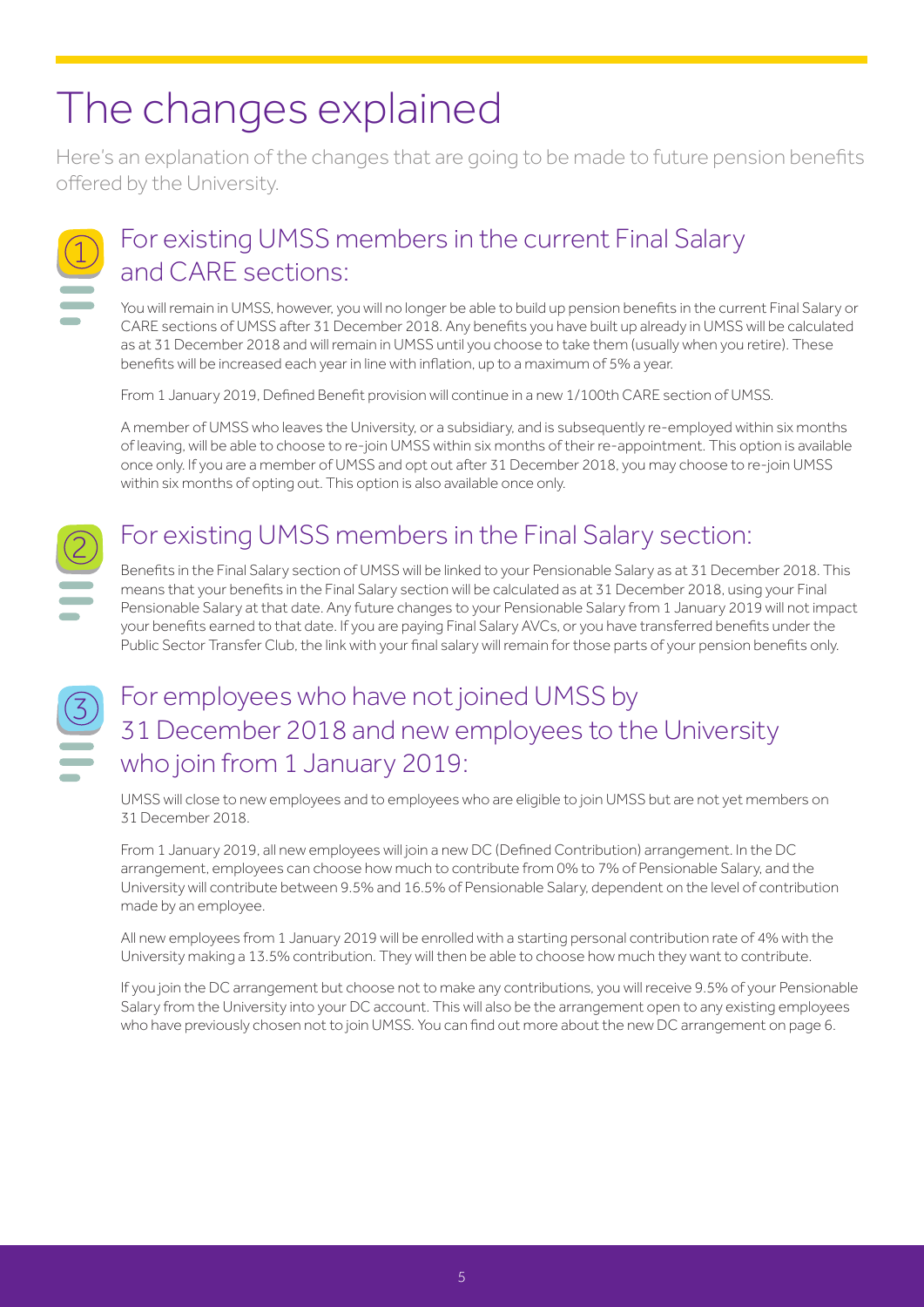# The new DC arrangement

From 1 January 2019 a new DC arrangement will be available to new recruits to the University and existing University employees who aren't already members of UMSS.

Current members of UMSS can also choose to leave UMSS and join the new DC arrangement if they wish. If you choose to leave UMSS on or after 1 January 2019 and join the new DC arrangement, you will only be able to re-join UMSS once, within a six-month period of leaving or opting out. Any benefits you have previously built up in UMSS will remain there and increase each year up to a maximum of 5% per year until you take them.

### How DC works

Put simply, in a DC arrangement you build up a pot of money in an individual account which is invested and then used in retirement.



## Note

Other benefits such as death in service and ill-health protection are also provided.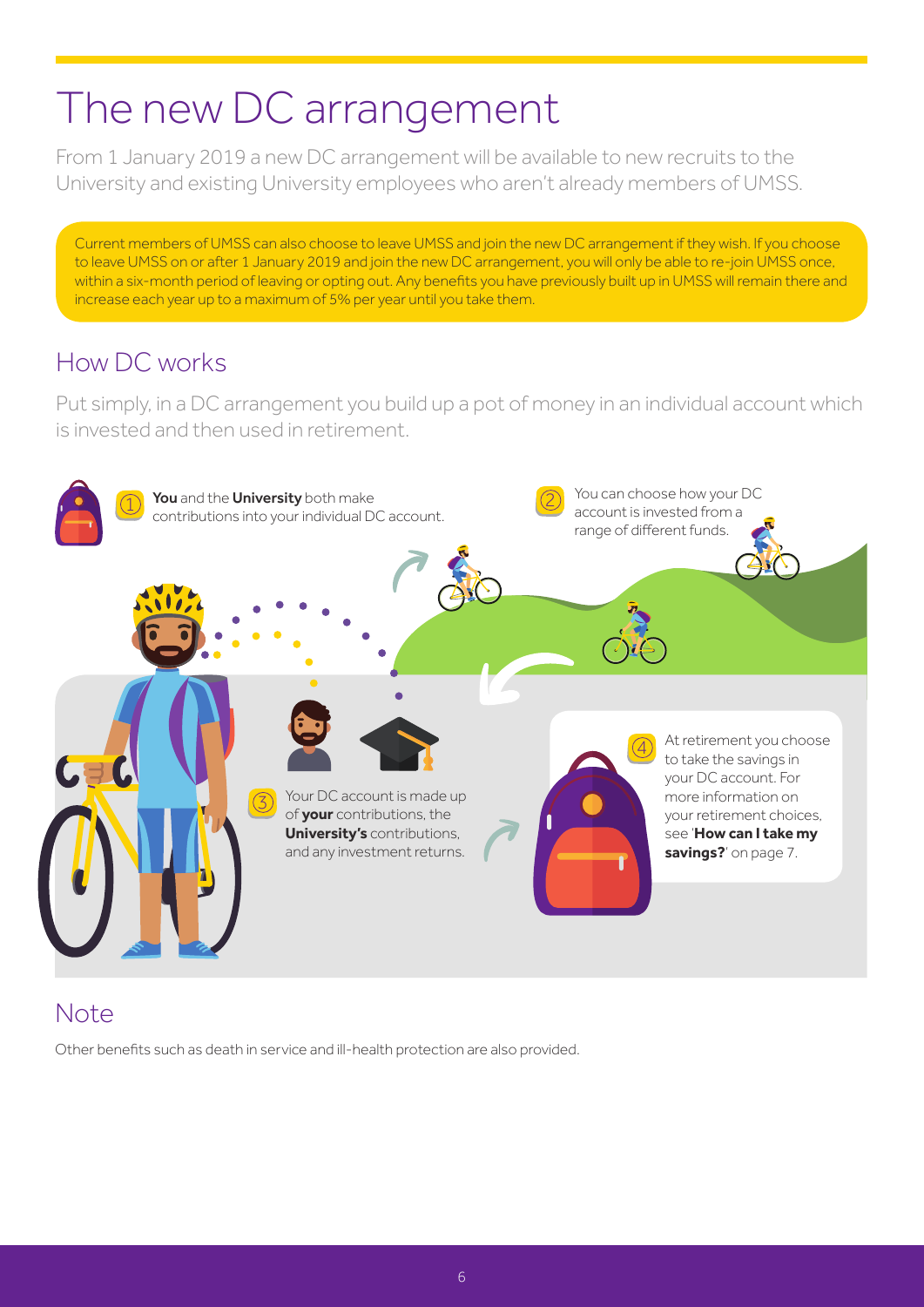### Contributions explained

In a DC arrangement both you and the University will make contributions to help build up your DC account. Here you can see the contribution breakdown for the new DC arrangement.

| You<br>contribute | <b>The University</b><br>contributes | Total into your<br>DC account |
|-------------------|--------------------------------------|-------------------------------|
| O%                | 9.5%                                 | 9.5%                          |
| 1%                | 10.5%                                | 11.5%                         |
| 2%                | 11.5%                                | 13.5%                         |
| 3%                | 12.5%                                | 15.5%                         |
| 4%                | 13.5%                                | 17.5%                         |
| 5%                | 14.5%                                | 19.5%                         |
| 6%                | 15.5%                                | 21.5%                         |
| 7%                | 16.5%                                | 23.5%                         |

You would also be able to choose where to invest your DC account from a range of carefully selected investment funds that would be managed on your behalf by the pension provider.

If you were to become a member of the new DC arrangement, the University would pay 9.5% of your Pensionable Salary into your DC account even if you chose to contribute nothing. You can make even more from the University's contributions if you choose to contribute as well. You can change your contribution rate at any given time.

### How can I take my savings?

You can choose to take your savings in one, or a combination, of the following options at retirement.



#### All cash 'now' (cash)

You could take your whole DC account as a cash lump sum, either in one go or in instalments. The first 25% of this would be tax free. You would have to pay tax on the balance, as though you had earned this as income.



#### Cash – some now, some later (drawdown)

This would allow you to keep your DC account invested and draw variable amounts from it as and when you need it. This is known as 'drawdown'. Again, you could take 25% as tax-free cash but then you would have to pay tax on the remaining amount.



#### Regular income (annuity)

If you'd like to take your DC account as a regular income, you could buy an annuity (an insurance product) which would guarantee you a set income for a set period, or the whole period, of your retirement. Remember, income tax under PAYE would be due on each instalment of income you receive.